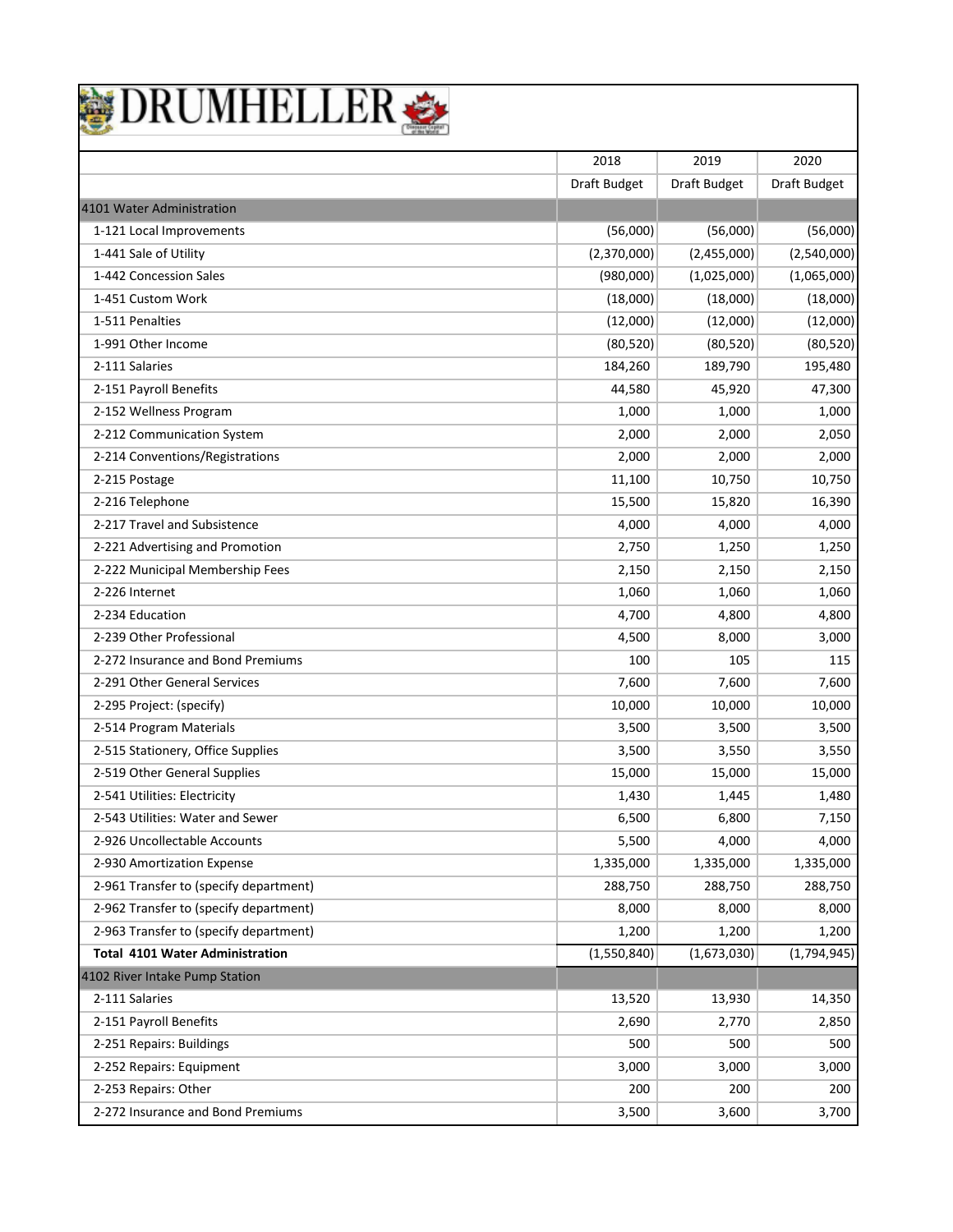

|                                       | 2018         | 2019         | 2020         |
|---------------------------------------|--------------|--------------|--------------|
|                                       | Draft Budget | Draft Budget | Draft Budget |
| 2-291 Other General Services          | 7,600        | 7,600        | 7,600        |
| 2-518 Janitorial Supplies             | 250          | 250          | 250          |
| 2-519 Other General Supplies          | 1,500        | 1,500        | 1,500        |
| 2-524 Consumable, Small Tools         | 500          | 500          | 500          |
| 2-531 Chemicals and Salts             | 18,950       | 19,520       | 19,520       |
| 2-541 Utilities: Electricity          | 20,995       | 21,120       | 22,050       |
| 2-542 Utilities: Gas                  | 1,590        | 1,625        | 1,660        |
| Total 4102 River Intake Pump Station  | 74,795       | 76,115       | 77,680       |
| 4103 Low Lift Pump Station            |              |              |              |
| 2-111 Salaries                        | 4,850        | 5,000        | 5,150        |
| 2-151 Payroll Benefits                | 880          | 900          | 930          |
| 2-251 Repairs: Buildings              | 650          | 650          | 650          |
| 2-252 Repairs: Equipment              | 1,000        | 1,000        | 1,000        |
| 2-253 Repairs: Other                  | 300          | 300          | 300          |
| 2-254 Repairs: Structures             | 2,500        | 2,500        | 2,500        |
| 2-272 Insurance and Bond Premiums     | 350          | 360          | 370          |
| 2-291 Other General Services          | 4,000        | 4,000        | 4,000        |
| 2-519 Other General Supplies          | 500          | 500          | 500          |
| 2-542 Utilities: Gas                  | 1,215        | 1,240        | 1,270        |
| Total 4103 Low Lift Pump Station      | 16,245       | 16,450       | 16,670       |
| 4104 Raw Water Reservoir              |              |              |              |
| 2-111 Salaries                        | 12,450       | 12,820       | 13,200       |
| 2-151 Payroll Benefits                | 1,400        | 1,450        | 1,490        |
| 2-252 Repairs: Equipment              | 600          | 600          | 600          |
| 2-254 Repairs: Structures             | 5,975        | 5,975        | 5,975        |
| 2-291 Other General Services          | 6,500        | 10,000       | 6,500        |
| 2-519 Other General Supplies          | 2,100        | 2,100        | 2,100        |
| <b>Total 4104 Raw Water Reservoir</b> | 29,025       | 32,945       | 29,865       |
| 4105 Purification and Treatment       |              |              |              |
| 2-111 Salaries                        | 305,240      | 314,400      | 323,830      |
| 2-151 Payroll Benefits                | 66,430       | 68,430       | 70,480       |
| 2-152 Wellness Program                | 800          | 800          | 800          |
| 2-216 Telephone                       | 3,550        | 3,600        | 3,650        |
| 2-221 Advertising and Promotion       | 450          | 450          | 450          |
| 2-222 Municipal Membership Fees       | 100          | 100          | 100          |
| 2-239 Other Professional              | 10,000       | 10,000       | 10,000       |
| 2-241 Janitorial Services             | 3,025        | 3,025        | 3,025        |
| 2-251 Repairs: Buildings              | 16,150       | 7,150        | 7,150        |
| 2-252 Repairs: Equipment              | 1,500        | 1,500        | 1,500        |
| 2-253 Repairs: Other                  | 6,225        | 6,225        | 6,225        |
| 2-254 Repairs: Structures             | 58,550       | 28,550       | 28,550       |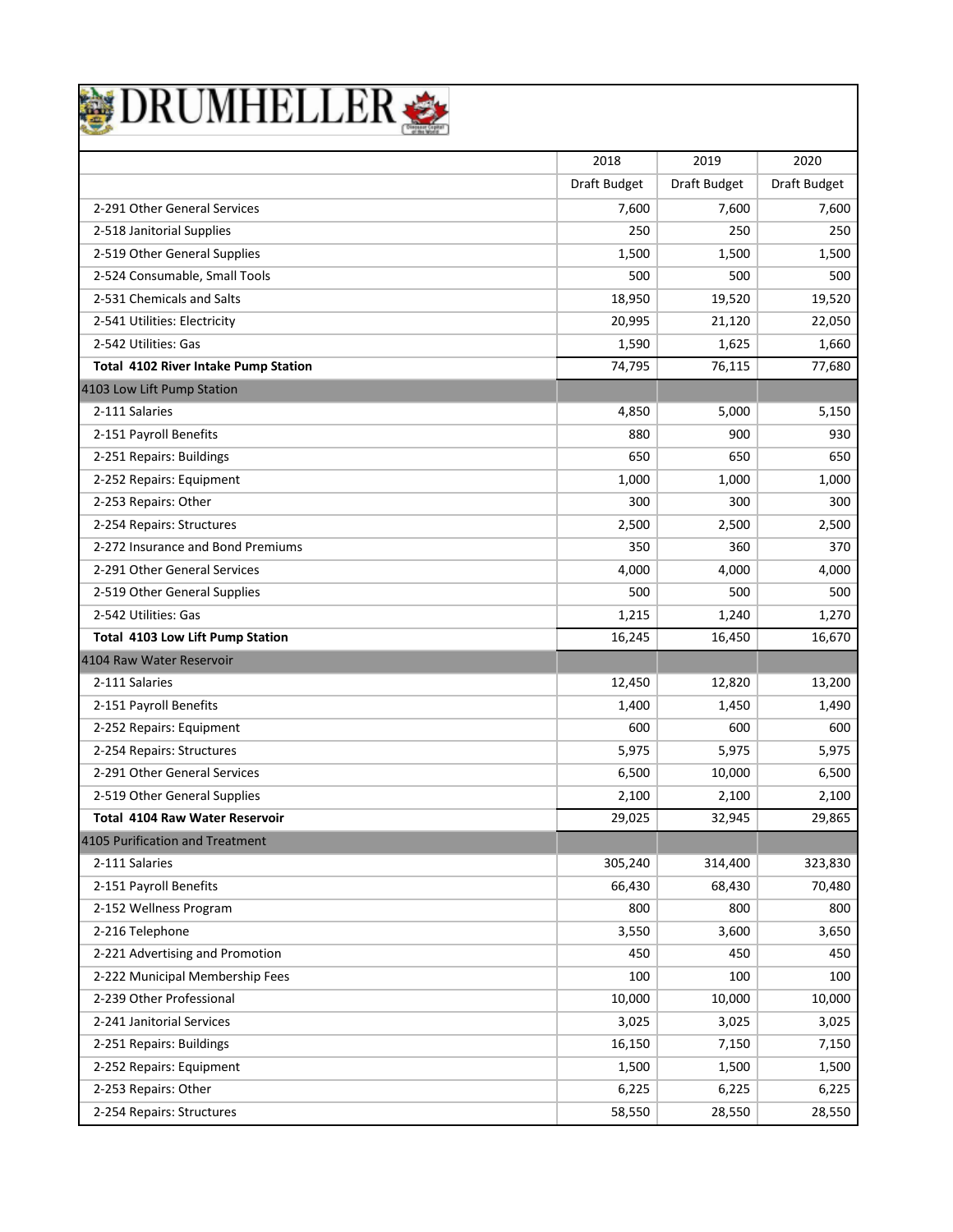

|                                                 | 2018         | 2019         | 2020          |
|-------------------------------------------------|--------------|--------------|---------------|
|                                                 | Draft Budget | Draft Budget | Draft Budget  |
| 2-272 Insurance and Bond Premiums               | 40,000       | 41,200       | 42,400        |
| 2-291 Other General Services                    | 60,000       | 60,000       | 60,000        |
| 2-511 Safety Materials, Clothing & Shoes        | 3,675        | 2,675        | 2,675         |
| 2-518 Janitorial Supplies                       | 2,000        | 2,000        | 2,000         |
| 2-519 Other General Supplies                    | 650          | 2,550        | 650           |
| 2-521 Fuel Oil Grease                           | 3,000        | 3,100        | 3,200         |
| 2-524 Consumable, Small Tools                   | 1,000        | 1,000        | 1,000         |
| 2-531 Chemicals and Salts                       | 244,335      | 251,045      | 251,045       |
| 2-541 Utilities: Electricity                    | 117,930      | 117,665      | 119,570       |
| 2-542 Utilities: Gas                            | 34,600       | 35,130       | 35,675        |
| 2-831 Interest                                  | 63,625       | 58,060       | 52,215        |
| <b>Total 4105 Purification and Treatment</b>    | 1,042,835    | 1,018,655    | 1,026,190     |
| 4106 Transmission and Distribution              |              |              |               |
| 2-111 Salaries                                  | 238,490      | 245,640      | 253,010       |
| 2-151 Payroll Benefits                          | 65,860       | 67,840       | 69,870        |
| 2-152 Wellness Program                          | 800          | 800          | 800           |
| 2-251 Repairs: Buildings                        | 750          | 750          | 750           |
| 2-252 Repairs: Equipment                        | 18,350       | 18,350       | 18,350        |
| 2-254 Repairs: Structures                       | 62,850       | 62,850       | 62,850        |
| 2-272 Insurance and Bond Premiums               | 10,250       | 10,560       | 10,875        |
| 2-291 Other General Services                    | 45,195       | 45,195       | 45,195        |
| 2-511 Safety Materials, Clothing & Shoes        | 2,700        | 2,900        | 2,900         |
| 2-519 Other General Supplies                    | 2,800        | 2,800        | 2,800         |
| 2-521 Fuel Oil Grease                           | 20,000       | 20,500       | 21,000        |
| 2-524 Consumable, Small Tools                   | 2,500        | 2,700        | 2,700         |
| 2-535 Sand and Gravel                           | 4,000        | 4,250        | 4,250         |
| 2-541 Utilities: Electricity                    | 35,440       | 35,675       | 36,385        |
| 2-542 Utilities: Gas                            | 1,750        | 1,780        | 1,815         |
| 2-831 Interest                                  | 35,310       | 32,890       | 30,360        |
| <b>Total 4106 Transmission and Distribution</b> | 547,045      | 555,480      | 563,910       |
| 4201 Sewage Administration - Drumheller         |              |              |               |
| 1-441 Sale of Utility                           | (2,030,000)  | (2,070,000)  | (2, 111, 500) |
| 1-451 Custom Work                               | (10,000)     | (10,000)     | (10,000)      |
| 1-511 Penalties                                 | (10,000)     | (10,000)     | (10,000)      |
| 2-111 Salaries                                  | 174,870      | 180,120      | 185,520       |
| 2-151 Payroll Benefits                          | 41,860       | 43,120       | 44,410        |
| 2-152 Wellness Program                          | 600          | 600          | 600           |
| 2-212 Communication System                      | 5,500        | 5,500        | 5,500         |
| 2-215 Postage                                   | 11,100       | 10,750       | 10,750        |
| 2-216 Telephone                                 | 2,670        | 2,765        | 1,960         |
| 2-217 Travel and Subsistence                    | 2,050        | 2,050        | 2,050         |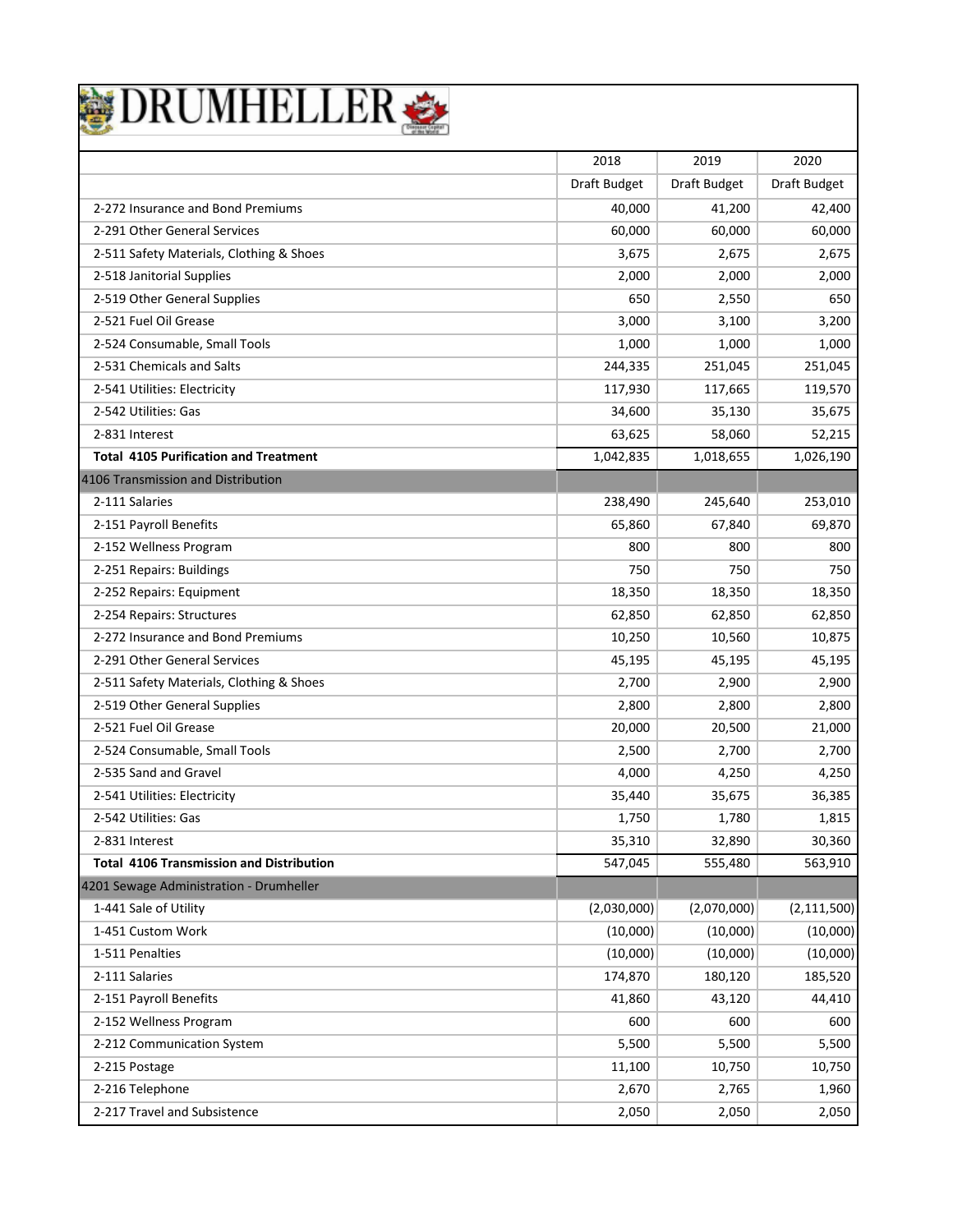

|                                                  | 2018         | 2019         | 2020         |
|--------------------------------------------------|--------------|--------------|--------------|
|                                                  | Draft Budget | Draft Budget | Draft Budget |
| 2-221 Advertising and Promotion                  | 2,000        | 2,000        | 2,000        |
| 2-226 Internet                                   | 1,060        | 1,060        | 1,060        |
| 2-234 Education                                  | 2,000        | 2,000        | 2,000        |
| 2-239 Other Professional                         | 12,500       | 15,750       | 11,000       |
| 2-291 Other General Services                     | 1,800        | 1,800        | 1,800        |
| 2-295 Project: (specify)                         | 10,000       | 10,000       | 10,000       |
| 2-926 Uncollectable Accounts                     | 5,500        | 3,500        | 2,000        |
| 2-930 Amortization Expense                       | 840,500      | 845,500      | 845,500      |
| 2-961 Transfer to (specify department)           | 8,000        | 8,000        | 8,000        |
| 2-962 Transfer to (specify department)           | 123,750      | 123,750      | 123,750      |
| 2-963 Transfer to (specify department)           | 800          | 800          | 800          |
| Total 4201 Sewage Administration - Drumheller    | (803, 440)   | (830, 935)   | (872, 800)   |
| 4203 Sewage Administration - East Coulee         |              |              |              |
| 1-441 Sale of Utility                            | (58, 500)    | (59,700)     | (60, 700)    |
| Total 4203 Sewage Administration - East Coulee   | (58, 500)    | (59,700)     | (60, 700)    |
| 4211 Sewage Collection - Drumheller              |              |              |              |
| 1-991 Other Income                               |              |              |              |
| 2-111 Salaries                                   | 105,310      | 108,470      | 111,720      |
| 2-151 Payroll Benefits                           | 29,580       | 30,470       | 31,380       |
| 2-152 Wellness Program                           | 150          | 150          | 150          |
| 2-251 Repairs: Buildings                         | 8,150        | 6,850        | 6,850        |
| 2-252 Repairs: Equipment                         | 40,000       | 33,000       | 34,000       |
| 2-253 Repairs: Other                             | 750          | 6,250        | 750          |
| 2-254 Repairs: Structures                        | 23,000       | 25,000       | 25,000       |
| 2-272 Insurance and Bond Premiums                | 12,590       | 12,970       | 13,360       |
| 2-291 Other General Services                     | 183,470      | 98,470       | 98,470       |
| 2-511 Safety Materials, Clothing & Shoes         | 1,500        | 1,500        | 1,500        |
| 2-518 Janitorial Supplies                        | 1,500        | 1,500        | 1,500        |
| 2-519 Other General Supplies                     | 1,000        | 1.000        | 1,000        |
| 2-521 Fuel Oil Grease                            | 18,000       | 18,600       | 19,200       |
| 2-524 Consumable, Small Tools                    | 1,500        | 1,500        | 1,500        |
| 2-531 Chemicals and Salts                        | 12,000       | 12,800       | 13,600       |
| 2-535 Sand and Gravel                            | 1,500        | 1,500        | 1,500        |
| 2-541 Utilities: Electricity                     | 47,290       | 47,345       | 47,660       |
| 2-542 Utilities: Gas                             | 35,555       | 36,150       | 36,745       |
| 2-831 Interest                                   | 14,315       | 13,160       | 11,940       |
| <b>Total 4211 Sewage Collection - Drumheller</b> | 537,160      | 456,685      | 457,825      |
| 4213 Sewage Collection - East Coulee             |              |              |              |
| 2-111 Salaries                                   | 9,190        | 9,470        | 9,750        |
| 2-151 Payroll Benefits                           | 1,150        | 1,180        | 1,220        |
| 2-251 Repairs: Buildings                         | 500          | 500          | 500          |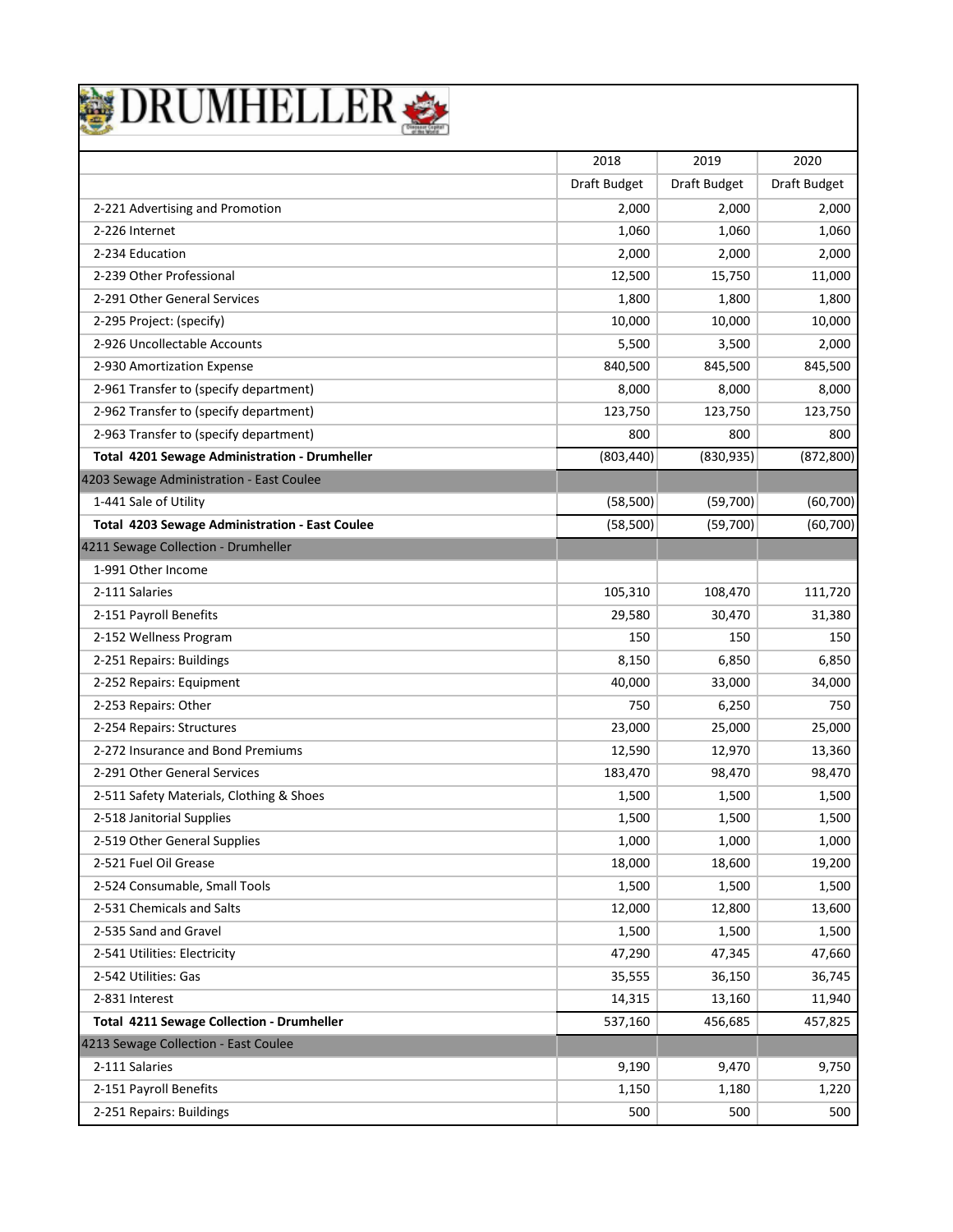|  | BRUMHELLER |  |  |
|--|------------|--|--|
|  |            |  |  |

|                                                   | 2018         | 2019         | 2020         |
|---------------------------------------------------|--------------|--------------|--------------|
|                                                   | Draft Budget | Draft Budget | Draft Budget |
| 2-252 Repairs: Equipment                          | 1,200        | 1,200        | 1,200        |
| 2-253 Repairs: Other                              | 250          | 250          | 250          |
| 2-254 Repairs: Structures                         | 1,600        | 1,600        | 1,600        |
| 2-291 Other General Services                      | 1,500        | 1,500        | 1,500        |
| <b>Total 4213 Sewage Collection - East Coulee</b> | 15,390       | 15,700       | 16,020       |
| 4221 Sewage Treatment - Drumheller                |              |              |              |
| 2-111 Salaries                                    | 134,810      | 138,850      | 143,020      |
| 2-151 Payroll Benefits                            | 16,860       | 17,360       | 17,880       |
| 2-216 Telephone                                   | 6,800        | 6,930        | 7,060        |
| 2-239 Other Professional                          | 10,000       | 10,000       | 10,000       |
| 2-251 Repairs: Buildings                          | 8,500        | 4,000        | 4,000        |
| 2-252 Repairs: Equipment                          | 3,200        | 3,200        | 3,200        |
| 2-253 Repairs: Other                              | 4,250        | 4,250        | 4,250        |
| 2-254 Repairs: Structures                         | 29,200       | 44,700       | 44,700       |
| 2-272 Insurance and Bond Premiums                 | 26,730       | 27,530       | 28,350       |
| 2-291 Other General Services                      | 24,770       | 24,842       | 24,914       |
| 2-511 Safety Materials, Clothing & Shoes          | 2,150        | 1,150        | 1,150        |
| 2-518 Janitorial Supplies                         | 1,000        | 1,000        | 1,000        |
| 2-519 Other General Supplies                      | 1,000        | 1,000        | 1,000        |
| 2-524 Consumable, Small Tools                     | 1,100        | 1,100        | 1,100        |
| 2-531 Chemicals and Salts                         | 45,000       | 45,000       | 45,000       |
| 2-541 Utilities: Electricity                      | 146,410      | 145,230      | 147,200      |
| 2-542 Utilities: Gas                              | 3,770        | 3,860        | 3,950        |
| 2-831 Interest                                    | 90,865       | 85,100       | 79,050       |
| Total 4221 Sewage Treatment - Drumheller          | 556,415      | 565,102      | 566,824      |
| 4223 Sewage Treatment - East Coulee               |              |              |              |
| 2-111 Salaries                                    | 38,090       | 39,230       | 40,410       |
| 2-151 Payroll Benefits                            | 6,830        | 7,040        | 7,250        |
| 2-216 Telephone                                   | 870          | 890          | 910          |
| 2-251 Repairs: Buildings                          | 4,000        | 4,000        | 4,000        |
| 2-253 Repairs: Other                              | 800          | 800          | 800          |
| 2-254 Repairs: Structures                         | 1,500        | 1,500        | 1,500        |
| 2-272 Insurance and Bond Premiums                 | 2,000        | 2,050        | 2,100        |
| 2-291 Other General Services                      | 10,075       | 10,075       | 10,075       |
| 2-511 Safety Materials, Clothing & Shoes          | 350          | 350          | 350          |
| 2-524 Consumable, Small Tools                     | 200          | 200          | 200          |
| 2-531 Chemicals and Salts                         | 12,000       | 12,000       | 12,000       |
| 2-541 Utilities: Electricity                      | 4,970        | 4,910        | 4,965        |
| 2-542 Utilities: Gas                              | 3,400        | 3,400        | 3,400        |
| 2-831 Interest                                    | 11,675       | 11,130       | 10,565       |
| <b>Total 4223 Sewage Treatment - East Coulee</b>  | 96,760       | 97,575       | 98,525       |